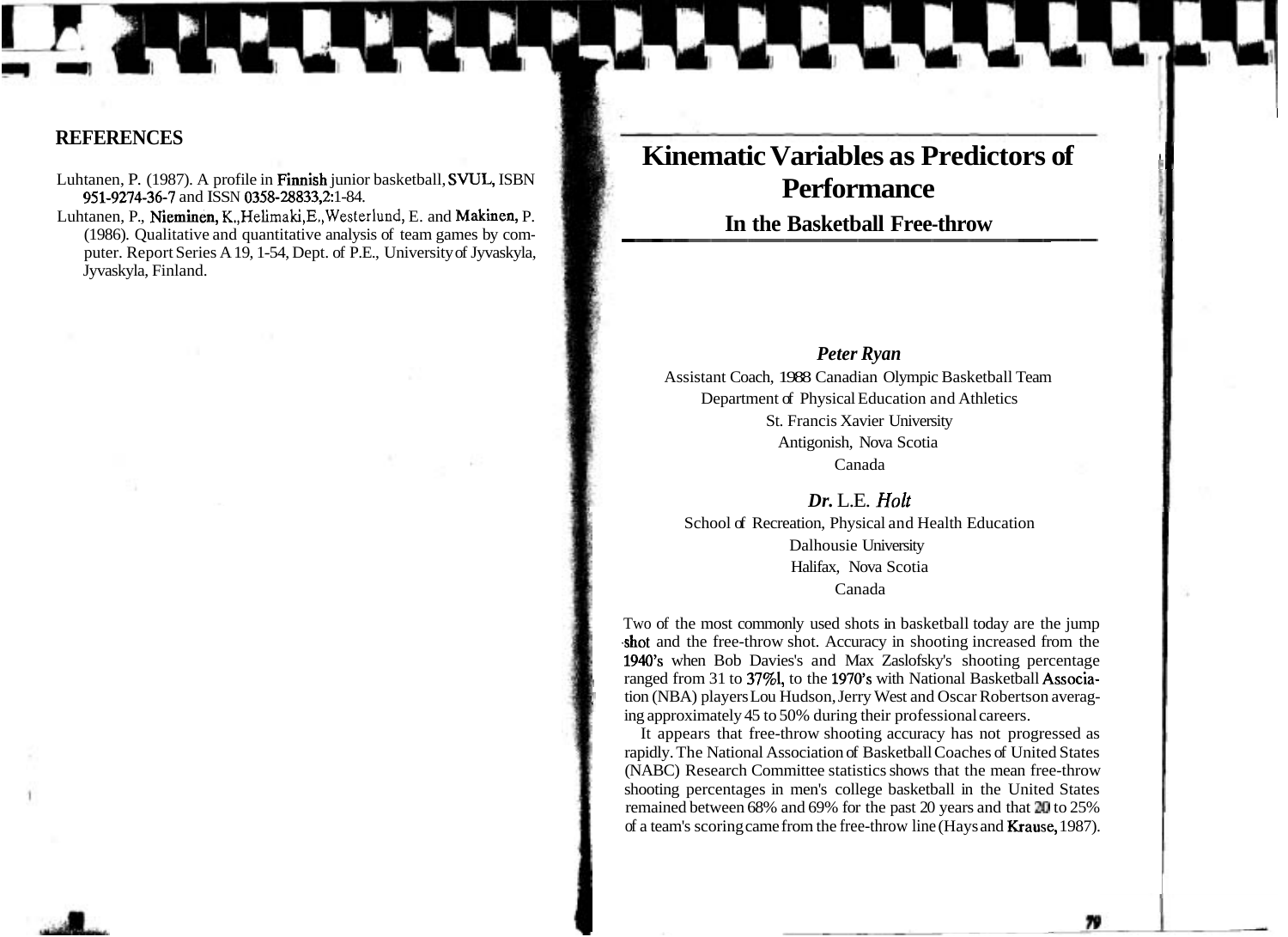**Revnolds and Whiddon** ( Reynolds and Whiddon (1983) indicate that free-throws account for 20% basketball team, one member of the 1980 Canadian Olympic Basket-<br>of the total points scored in a basketball game.

Analysis of the Atlantic Universities Basketball Conference (in North Eastern Canada) free-throw shooting statistics from the 1985-86 season *nematographical Procedures and Spatial Arrangements* involving six teams during actual games, indicated that the shooting per-<br>The filming session o involving six teams during actual games, indicated that the shooting per-<br> **Example 1999** Centage of teams had a mean of 69%, while the top free-throw shooter<br> **Example 1999** Centage of teams had a mean of 69%, while the t centage of teams had a mean of 69%, while the top free-throw shooter housie University Field House. The S's were filmed from three perspec-<br>averaged 96.7% under game conditions. The 1983 Dalhousie University averaged 96.7% under game conditions. The 1983 Dalhousie University is the tives: Overhead, frontal and sagittal views using the free-throw line as the Men's Varsity Basketball team's free-throw statistics showed that they Men's Varsity Basketball team's free-throw statistics showed that they lost **the point of reference** (Figure 1). The lateral view was recorded with a 11 games that season by an average of 5.3 points per game (they shot 67% 11 games that season by an average of 5.3 points per game (they shot 67% locam 16 mm high speed camera at a rate of one hundred frames per from the free-throw line for the season). Hays and Krause (1987) believe second (mo from the free-throw line for the season). Hays and Krause (1987) believe second, (model 51.DC) equipped with a 10 mm lens. The camera was that four to six games per year are decided at the free-throw line, as sug-<br>mounted gested by an Oklahoma Christian College season in which 14 games were 9.14 meters, to the right of the subject perpendicular to the free throw line.<br>Because only right-handed subjects were used the shooting arm could

Much of the information that coaches have been disseminating has been readily be seen. The overhead view filmed with a Bolex 16 mm camera<br>based on subjective opinion, indicating that perhaps too many different<br>operating at based on subjective opinion, indicating that perhaps too many different operating at 50 frames per second and was positioned approximately over<br>techniques or insignificant components of how to shoot free-throws are<br>the sub skilled free-throw shooter at all levels of basketball competition continues

If, from a kinematic perspective, the critical skill components could be tripod set at 1.25 meters from the floor and positioned 5.75 meters from identified, reduced and sequenced in a logical progression, improvement the identified, reduced and sequenced in a logical progression, improvement the free throw line, under the backboard, operating at 50 frames per in performance could result. This study utilized cinematographic analysis second. from three different views (overhead, frontal and sagittal) and multiple linear regression prediction equations to identify the critical skill comlinear regression prediction equations to identify the critical skill com-<br>ponents (factors) that would account for the variance in accuracy amongst<br>subject (4.5 meters) and illuminated three to five meters around the subponents (factors) that would account for the variance in accuracy amongst<br>subject (4.5 meters) and illuminated three to five meters around the sub-<br>iect Light banks of 20,000 watts were necessary with the 400 ASA film for

Sixty-seven right-handed subjects were pretested to determine their shoot-<br>ing accuracy with 25 S's whose free throw percentage scores ranging from<br> $\frac{1}{2}$  film. The subjects were allowed to warm up on their own by shoot ing accuracy with 25 S's whose free-throw percentage scores ranging from film. The subjects were allowed to warm up on their own by shooting **prac-**<br>200% to 100% accuracy being selected. The gratesting pratectic enriched f 30% to 100% accuracy being selected. The pretesting protocol consisted used was a Molten Official JB-77 model, numbered one through eight of each subject shooting 100 free throws in sets of tap with their shooting of each subject shooting 100 free-throws in sets of ten, with their shooting used was a Molten Official JB-77 model, numbered one through eight across the panels of the ball, to facilitate the counting of the spin of the p percentages then calculated from the hundred trials. The selection across the panels of the ball, to facilitate the counting of the spin of the spin of the counting of the spin of the spin of the spin of the spin of the sp criterion ensured that half of the sample (minimum of 12 S's) was above ball. The panels were taped with vertical and horizontal points to indicate<br>the mid-point of the ball which was held in a manner to show the panels. the mean (69%) and half below the mean. The selections consisted of the following sample: Five male students from The Introduction to Basketball Laboratory at Dalhousie University, five S's from King's College men's var-

ball team residing in Halifax and one former NBAdraft choice.

that four to six games per year are decided at the free-throw line, as sug-<br>gasted by an Oklahoma Christian College season in which 14 games were 9.14 meters to the right of the subject perpendicular to the free throw line cided by five points or less.<br>Much of the information that coaches have been disseminating has been seen the seen. The overhead view filmed with a Bolex 16 mm camera techniques or insignificant components of how to shoot free-throws are the subject's head 4.1 meters above the floor. This was to obtain the neces-<br>being taught. A large continuum from the poorly skilled to the highly sary sary angles of the upper torso movements, feet placement and ball dynamics.

to exist, exemplifying the need for further investigation in this area.<br>If, from a kinematic perspective, the critical skill components could be from the floot and positioned 5.75 meters from second. Kodak VNX 7250 high speed coloured reversal, double perfora-<br>tion. 400 ASA film was used.

ject. Light banks of 20,000 watts were necessary with the 400 ASA film for shooting at 100 frames per second with a 1/300 of a second exposure time. **METHODS The cameras were balanced by means of water level. Two cue cards were Selection of Subjects** stationed at 1.22 meters to the left of the subjects on an angle in view of all three cameras. They were used to record the subject's trial information on There was a straight line taped on the floor from the top of the key area to the baseline down the center of the key area directly to the mid-point of the rim 7.01 meters. Some of the tape was not in view of all three cameras; consequently, a plumb line was lined up from the end of the tape at the top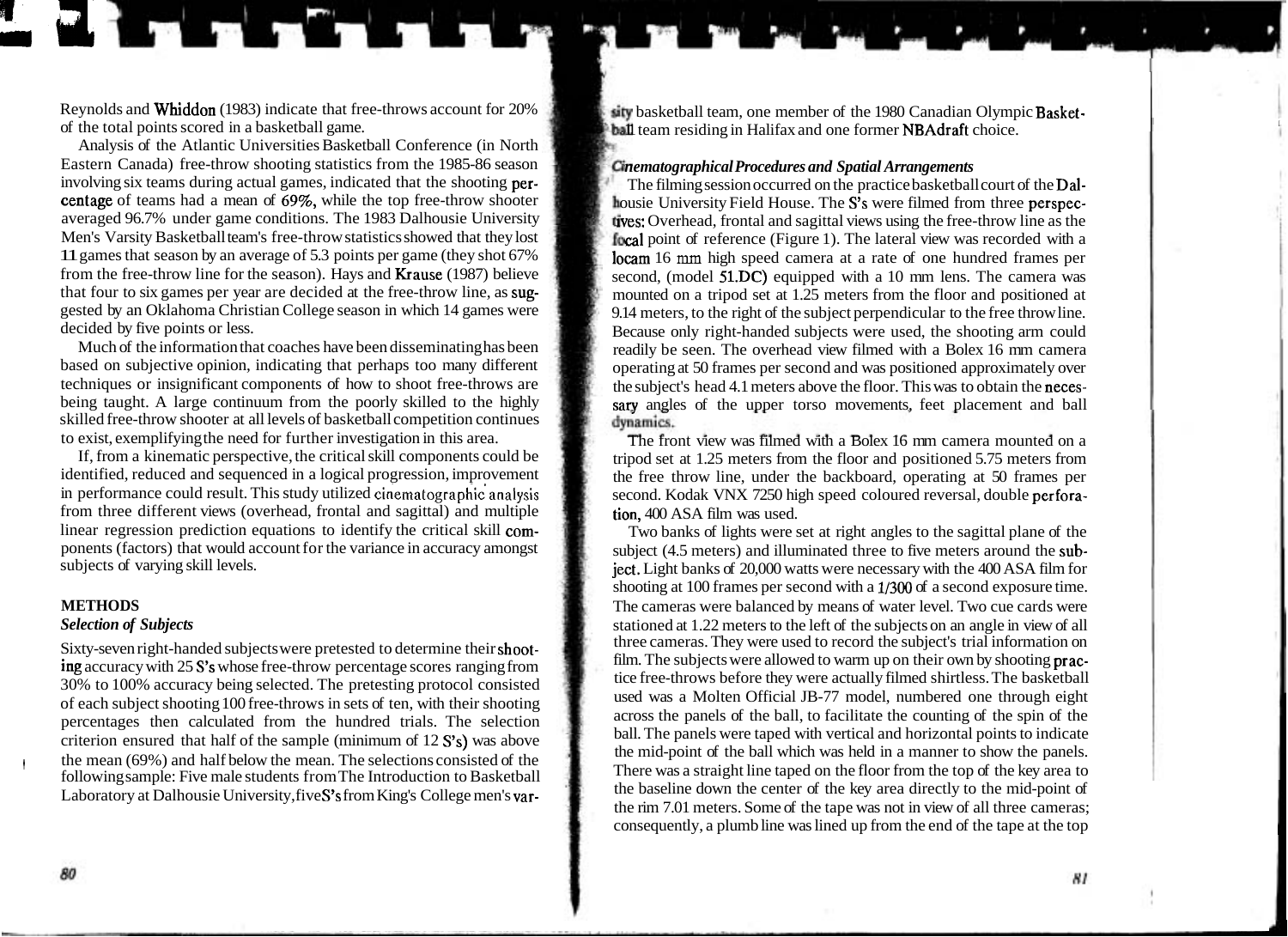tal and frontal perspectives. A wooden panel was placed behind the sub-<br>https://was given by the overhead cameraman, upon which all three cameramen ject and lines up with the plumb line while a similar panel to the side facing the sideview camera was limed up with the free throw line. They were also used to insure vertical and horizontal references.

The area where the subjects stood on the free-throw line was optional within a prescribed area (Figure 1). The subjects were allowed to familiarize themselves with the testing enviornment for thirty seconds before shooting.



- 
- 
- 
- **4. Side view bcam 9.15m (30ft) Height 1.Xm (4.lft)** 2. Angular displacements of the ball.
- **5. Cue cards 1.22m (4ft)**
- 
- **7. Tape down center of key to underneath backboard 7.01m 23'** *Statistical Analysis*
- 
- 

Two important criteria during filming were that all subjects were asked ly correlated with each other.<br>In the stepwise multiple regression took the best variable and built the resultiple is a subjective appraisal to determ for a subjective appraisal to determine if the shot was representative of I their normal style. If the subject reported otherwise, a third shot was filmed equation adding a new variable to each step until it formed the best pos-<br>with the had shot being omitted. Secondly, for the film to have bee with the bad shot being omitted. Secondly, for the film to have been a **suc-** sible equation which predictor variables. cessful take, the subjects must have been caught on the lateral and frontal cameras starting from the point of deepest knee flexion and the overhead

of the key to mid-point on the stand, from which the reference of the **sagit-** we filming commenced after the subject had familiarized themselves with the subject had familiarized themselves with the subject had familiariz filmed simultaneously until a few frames after the release of the ball. Since the basket was not in view of any of the cameras, success or failure of the shots attempted were recorded manually for each subject.

# **DATA ANALYSIS**

Digitizing procedures consisted of one of the two shots

- 1. Area subjects can stand in to shoot
- 2. Stand with overhead Bolex camera 4.1 M. (13.5 ft.)
- 3. Spatial arrangements of lights 4.57 m. (15 ft.) to subject
- 4. Cue cards 1.22 m.(4 ft.)
- 5. Cue cards 1.22 m.(4 ft.)
- 6. Front view Bolex 5.75 m.(18.9 ft.)
- 7. Tape down center of key to underneath backboard 7.01 m.(230ft.)
- 8. Bolex (both set at 50 fps) and the Locam (set at 100 fps)
- 9. Two panels designating vertical and horizontal references

filmed randomly selected and manually digitized using the methods out-Figure 1: Spatial arrangement for film data collection lined in the manual for Cinema Computer Analysis (Alexander et al. 1974), **1. Area subjects can stand in to shoot from which the following information was derived:** 

- **2.** Stand with overhead Bolex camera 4.1m (13.5ft) **1.** Angular positions of the primary joints and limbs associated with shoot-**3.** Spatial arrangements of lights 4.57m (15 ft.) to subject **ing** a basketball corresponding to the "ready" and "release" positions.
	-
- **6. Front view Bolex 5.75 (18.9ft) Height 1.25m** 3. Time factors determined by frame counting.

**8. Bolex** (both set at 50 fps) and the Locam (set at 100 fps) **The desired objective was to isolate the four to seven predictor variables 9. Two panels designating vertical and horizontal references** which correlated highly with the criterion variable (free-throw shooting which correlated highly with the criterion variable (free-throw shooting percentage accuracy of the subject) without necessarily being significant-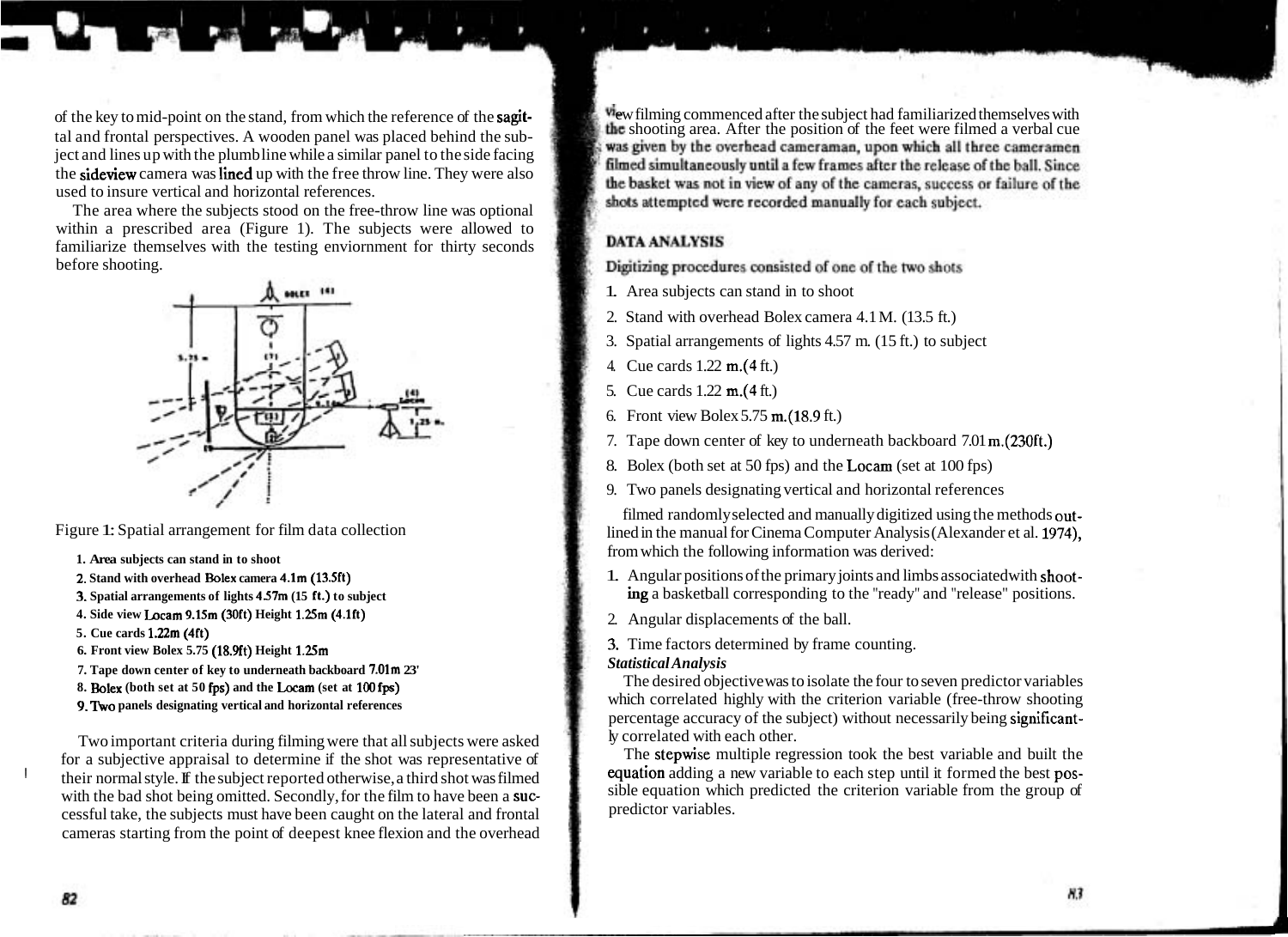(tstgrp  $1.00 = 60\%$  for developing the equation and tstgrp  $2.00 = 40\%$  for cross validation) and utilized the Statistical Package for Social Sciences-X (SPSS-X, 1986) program for analyses.

The cross validation process was performed once the regression was completed. This is a technique which allowed the researchers to make a scientific assessment as to whether the predication worked with a second test group, the 40% sample in this study (**Huck** et al. 1974). The prediction equation was used on the remaining 40% to predict a criterion score (percentage of accuracy) for each subject.

The correlation coefficient for the criterion variable versus predicted variables for all 25 subjects was  $R = .781$  which was significant at P < .001 level. The cross validation of group 2 (40%) resulted in a correlation coef-<br>ficient of R = .683 which was significant at P < .05 level.

Figure 1.683 which was significant at  $1 - .03$  level.<br>The results indicated that the prediction equation was sufficient to sug-<br> $Y = -191.55 + .996$  (right foot elevation from the floor at release = 26) - 1.03 (long<br> $Y = -191.55$ gest the use on a similar sample, thus accepting the hypothesis that  $Y = -191.55 + 998$  (right foot elevation from the floor at release = 26)  $\cdot$  **1.03** (long kinematic factors (predictor variables) can account for the var kinematic factors (predictor variables) can account for the variance in  $ac$ -<br>**axis of the feet = 9)**  $\pm$  **2.76** (vertical<br>curacy among players of wide ranging abilities in the basketball free-throw **prediction of accuracy for subject #I.** curacy among players of wide ranging abilities in the basketball free-throw.

### RESULTS

The results of the final multiple regression analysis model and the cross validation indicated that the variables derived were the ones most significantly contributing to the prediction of accuracy of free-throw shooting. Three variables formed a significant regression equation which accounted for 84% of the variance of scores from the subjects with a .781 correlation coefficient on all 25 subjects and an R of .918 for group 1, significant at the  $P \le 0.001$  level and an R of .683 when cross validated on group 2.

- 1. Variable 12, angle of the trunk from the horizontal (lateral view) at the ready position, accounted for 48% of the variability in the equation.
- 2. Variable 2, angle formed by the long axis of the feet relative to each other from the overhead view accounted for 24% of the variability in the equation.
- 3. Variable 8, angle of the right foot segment (elevation from the floor) at If release from the horizontal (lateral view) accounted for 12% of the variability in the equation.

The Cyber computer program randomly selected the two test groups The three variables mentioned formed a significant equation **account-**<br>term 1.00 = 60% for developing the equation and tstgrp 2.00 = 40% for ing (Table 1).

### **TABLE**

|  | <b>Regression Analysis Summary Table</b> |  |
|--|------------------------------------------|--|
|  |                                          |  |

| <b>Step</b> | Multr Rsq |           | Adirsa            | Frequi | Silan | Hageh Fch   | Sigch Variable |   |                                   | Belain  | Correl |
|-------------|-----------|-----------|-------------------|--------|-------|-------------|----------------|---|-----------------------------------|---------|--------|
|             |           |           | .6941 .4818 .4386 | 11.20  | .006  | .4818 11.20 | .006           |   | IN: VII (trunk<br>at start        | .6941   | .6941  |
| ż           | 8481      | 7182 8861 |                   | 14.10  | ,001  | 2374 9.30   | ,001           | 默 | VD2 (long<br>awls of feet)        | $-8507$ | 4642   |
| 3           |           |           | ,9182 0130 7959   | 17.80  | .000  | .1238 7.90  | .019           |   | IN: V8 (right foot<br>at release) | .3644   | .5504  |

### **1** DISCUSSION

The final regression analysis and cross validation process indicate that three factors can account for a significant (84%) amount of variance in the prediction of accuracy with regard to the free-throw shot. The highly successful shooters demonstrated that at the ready position of the free-throw shot, there was a range of three to ten degrees of backwards trunk lean, which was either maintained or moved slightly forward during the shot. In essence the trunk (position) assists in the propulsion of the shot, by permitting leg drive to occur without the center of gravity moving forward beyond the free-throw line.

The angular measurements of the long axis of the feet relative to each other, of the highly accurate free-throw shooters straddling the taped center line ranged from 14 to 18 degrees. The use of the prediction equation indicates that there is a certain range which is conducive to highly accurate shooting performance; because proper feet alignment negates under and over rotation of the shoulder girdle.

There was some degree of foot elevation from the floor in the majority of subjects however the lower percentage shooters showed less foot elevation from the floor, than the moderate or high percentage shooters. The high percentage shooters exhibited foot elevation from the floor ranging from 19 to 41 degrees.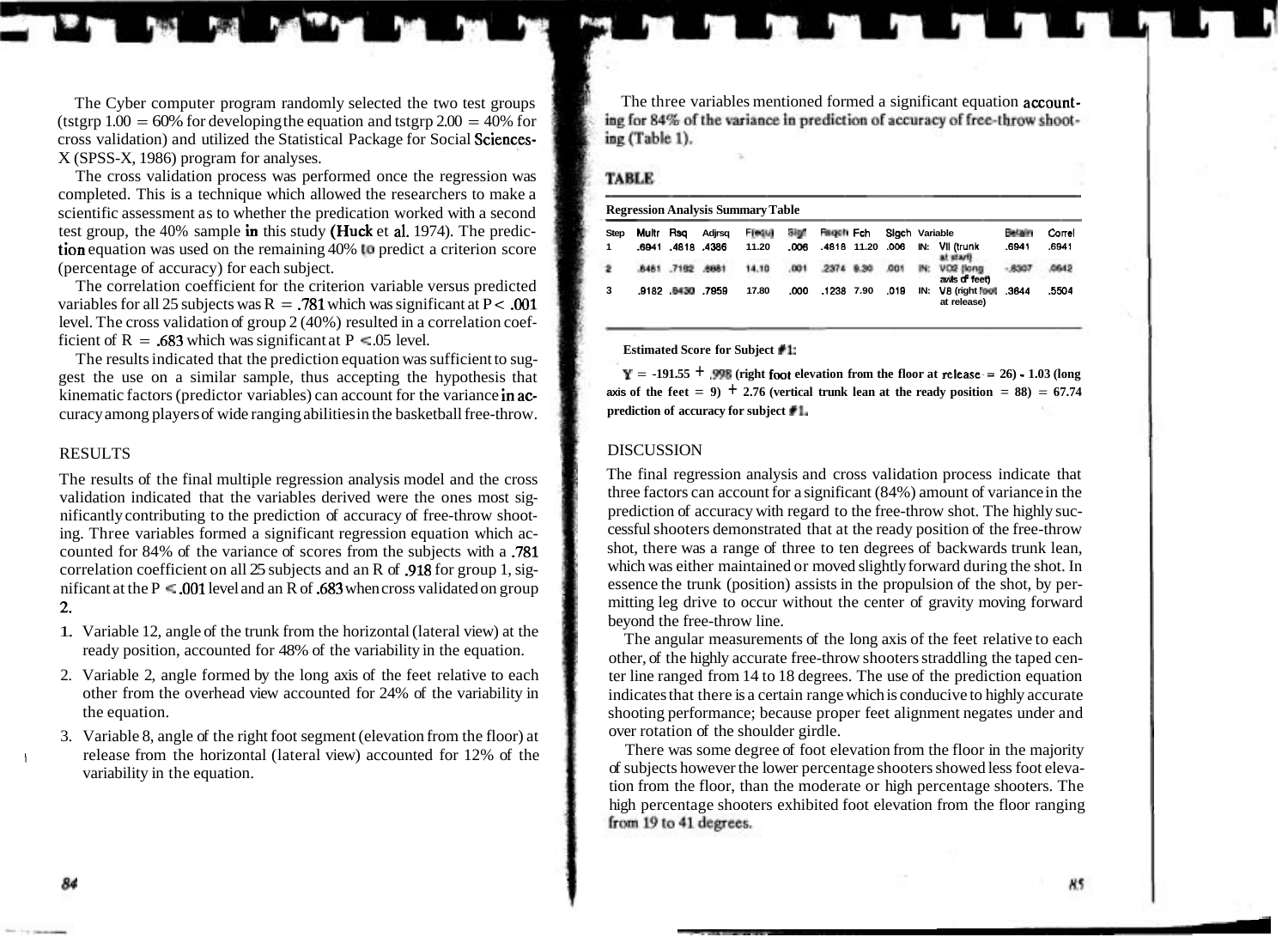These above factors along with the proper sequential kinematics of the free-throw shot yielded sufficient results to suggest a profile of highly su cessful free-throw shooter.

## **CONCLUSION**

# *Visible Kinematic Factors that Influence the Prediction of Accuracy of Free-throw Shooting from a Coaching Perspective*

The following factors were statistically associated with the high prediction of free-throw shooting accuracy as demonstrated by the test sample(profile of 85% plus accuracy free-throw shooter):

- 1. The high percentage shooter demonstrated angular alignment of the long axis of the feet ranging between 14 to 18 degrees (straddling cen-  $\int_{\text{train}}$   $\int_{\text{train}}$   $\int_{\text{train}}$   $\int_{\text{train}}$   $\int_{\text{train}}$  a **backward** ter line to the basket). **the basket** of the contract of the contract of the contract of the contract of the contract of the contract of the contract of the contract of the contract of the contract of the contract of the c
- 2. The high percentage shooters demonstrated (93 to 100 degrees) back-<br>ward vertical trunk lean at the ready position which they either maintained or moved slightly forward during the release of the ball. **in the contrast of the percentage** is a set of the ball **in the release of the ball**. **In the contrast of the set of the set of the set of the set of the ba**
- 3. The high percentage shooters demonstrated increased right foot segment elevation (19 to 41 degrees range) at the release position





Anna dif title, front **of lor P-rcmtago shmtmr**